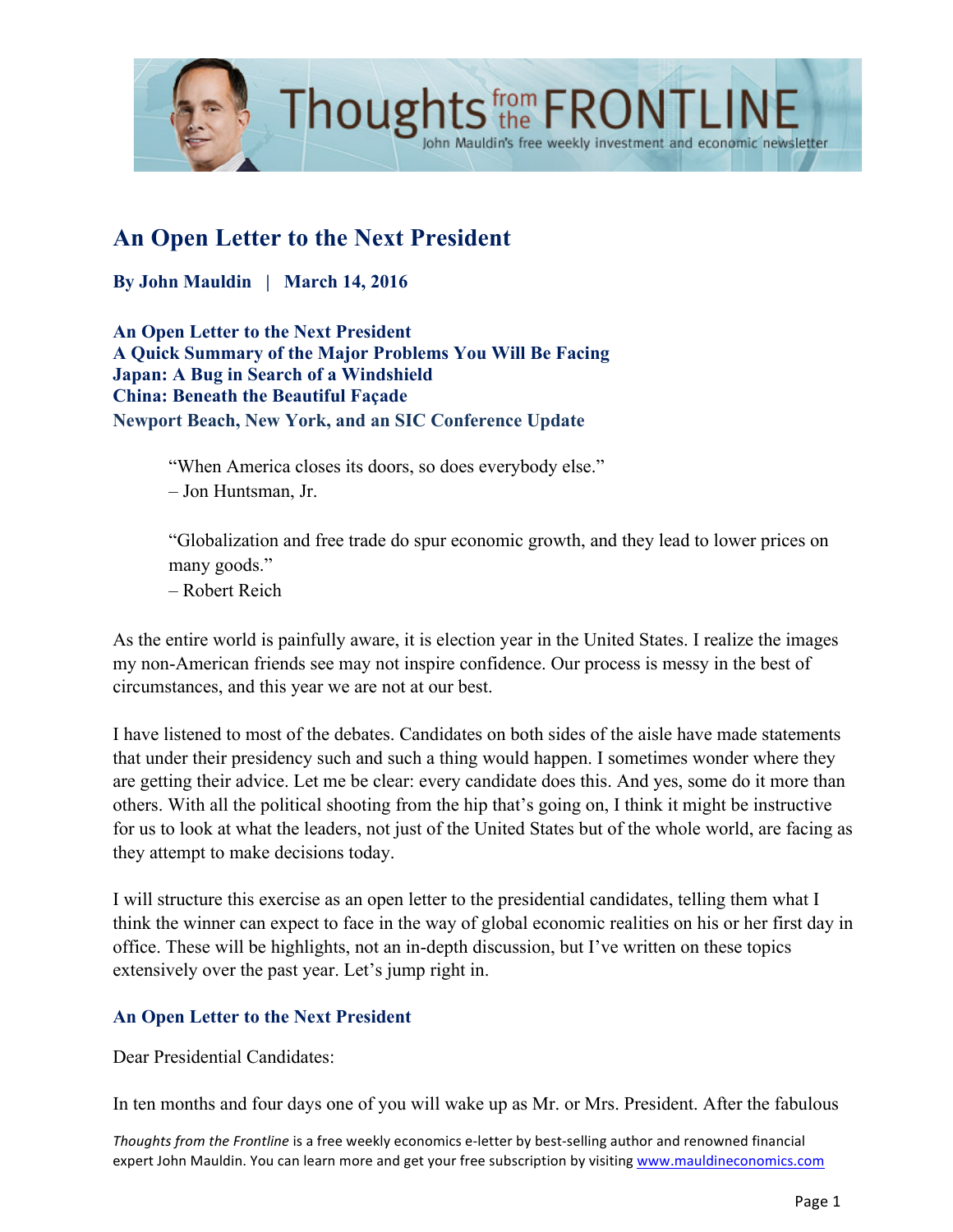fun of post-inaugural balls (I wonder if I'll get an invitation after this letter), you will walk into the Oval Office on Saturday, January 22, and launch into your first 90 days in office, during which you will want to deliver on as many of your promises as possible. But instead of shadowboxing with hypothetical futures on a debate stage, you're going to be up against cold, hard reality.

My suspicion is that six months into your presidency you will begin to wonder why you ever wanted this job, as the gulf deepens and widens between what you wanted to do and what you can do without unintended consequences. To make your job just a little more manageable, what I would like to do is take you around the world and review some of the economic realities faced by our global partners. For many of them, those realities are not pretty. They may be far more limited in what they can do to respond to your proposed agenda than either they or you would like.

We are going to fly, metaphorically speaking, from San Francisco and head west, first to Japan and China, and then on around the world.

## **A Quick Summary of the Major Problems You Will Be Facing**

First, let's do a quick overflight of the economic problems you will have to deal with in various regions the world.

#### **1. Japan**

Japan has run up a debt of almost 250% of GDP, and that monumental debt is growing every year. Japan's deficit stands at nearly 8% of GDP, the equivalent of a \$1.2 trillion deficit in the US. The country's nominal rate of GDP growth has remained almost flat for 25 years, the result of unrelenting deflation. The Japanese 10-year bond market used to be one of the most liquid in the world. Now, if the Bank of Japan is not in the market, there is literally no trading. If the Bank of Japan were not buying bonds, interest rates would rise precipitously; and the government of Japan would be bankrupt in short order.

In order to avoid a deflationary depression, Japan is monetizing not only its deficit but a great deal of its outstanding debt. This move has of course pushed the Japanese yen down against the dollar – by some 40% in the past few years. The problem is that Japan has no choice but to continue down that path.

As an aside, most mainstream US economists (the very economists you will likely turn to for advice) are telling Japan that it needs to do more quantitative easing, not less. The yen is likely to become markedly weaker on your watch; and, frankly, there is very little you can do about it without sending Japan even further into recession/depression. Such an event in Japan would have serious impacts on global growth and trade.

We'll get into some details below as to what your options are.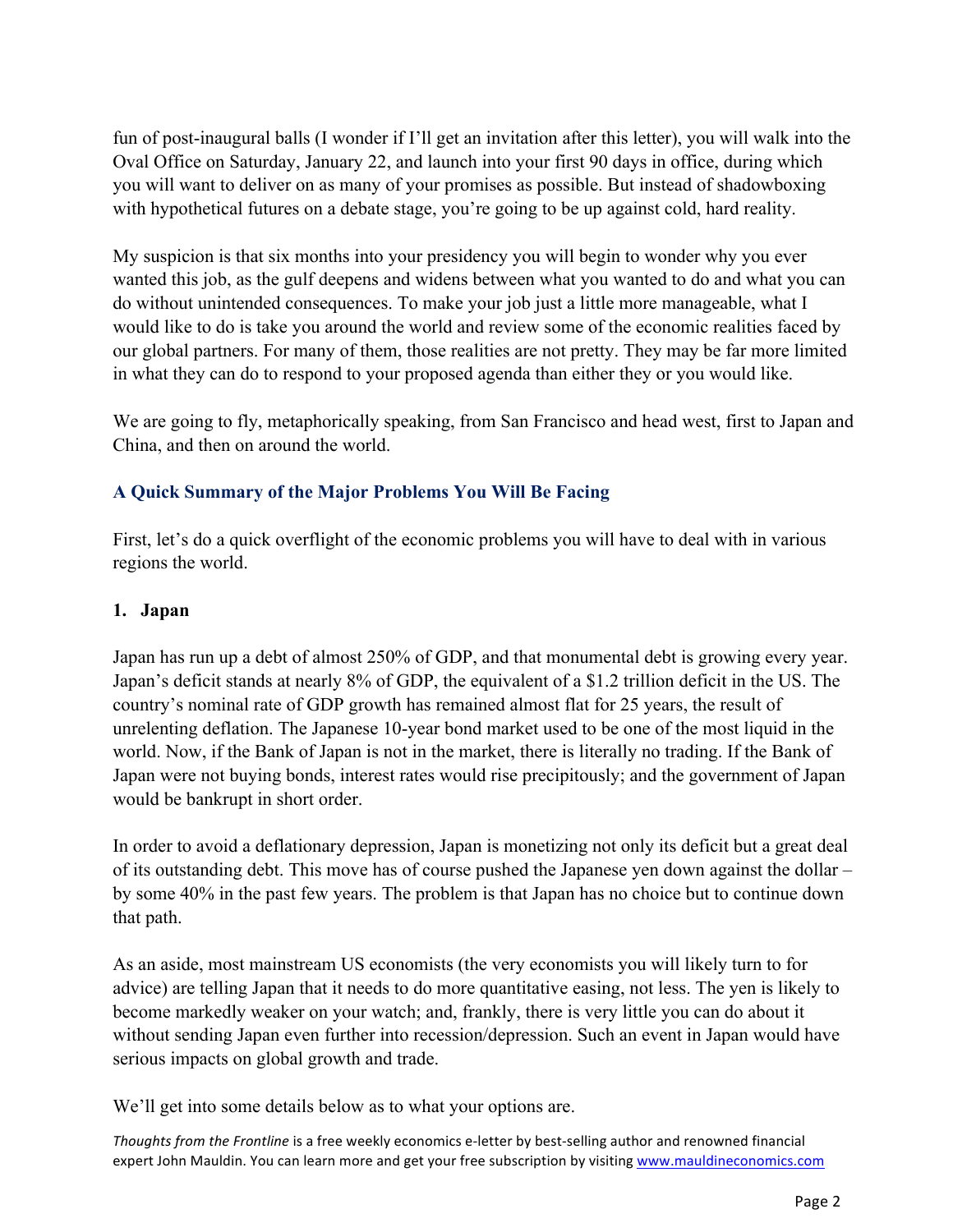# **2. China**

Like Japan, China has a massive debt problem. But unlike the people of Japan, the majority of China's citizens still live in abject poverty. In a distortion of capitalism, China has built massive excess capacity in a number of manufacturing industries and will now be forced to lay off millions of people or plunge even deeper into the debt abyss. There are significant outflows of Chinese currency as wealthier citizens look to get out of a currency they are worried about.

China is at the point in its evolution where it must shift to a consumer-driven economy, though that transition is nearly always tumultuous. In short, Chinese leaders have much less room to maneuver than everyone might wish.

#### **3. Australia**

As China changes course from a manufacturing powerhouse to a consumer-oriented nation, Australia is seeing its commodities industries suffer. Plus, Australia's housing market is priced very high by global standards, and people have a large amount of debt attached to their homes. While there are not many direct economic consequences for the United States, Australia has been a reliable ally, and the Aussie economy is going to come under pressure.

#### **4. The Middle East**

The Middle East is always a nightmare for US presidents, but you are going to inherit some especially nasty problems. The low price of oil is putting immense pressure on national budgets. Some experts expect Saudi Arabia to literally run out of money by the end of your term. Yes, Saudi leaders can and probably will make adjustments, but the new economic restrictions are going to impair their ability to be part of any coalition to bring stability to the region. And the same problem affects most of our smaller but still important allies in the Muslim world.

#### **5. Russia**

Economically Russia is not as important as Japan, China, or Europe; but geopolitically it certainly is. Russia simply cannot afford to let the oil price remain below \$40 or even \$50. Any further downturns in the price of oil will put enormous pressure on President Putin. Russia's developing financial crisis will continue to make that nation ever less predictable.

#### **6. Europe**

Outside of domestic concerns, Europe is going to demand your greatest focus. During your first term it is likely that Europe will descend into a crisis that will force the EU either to break up or to mutualize and then monetize its debts – which would then trigger enormous volatility in the currency markets. The topic of massive nonperforming loans at Italian banks  $(\sim 20\%$  of loans) will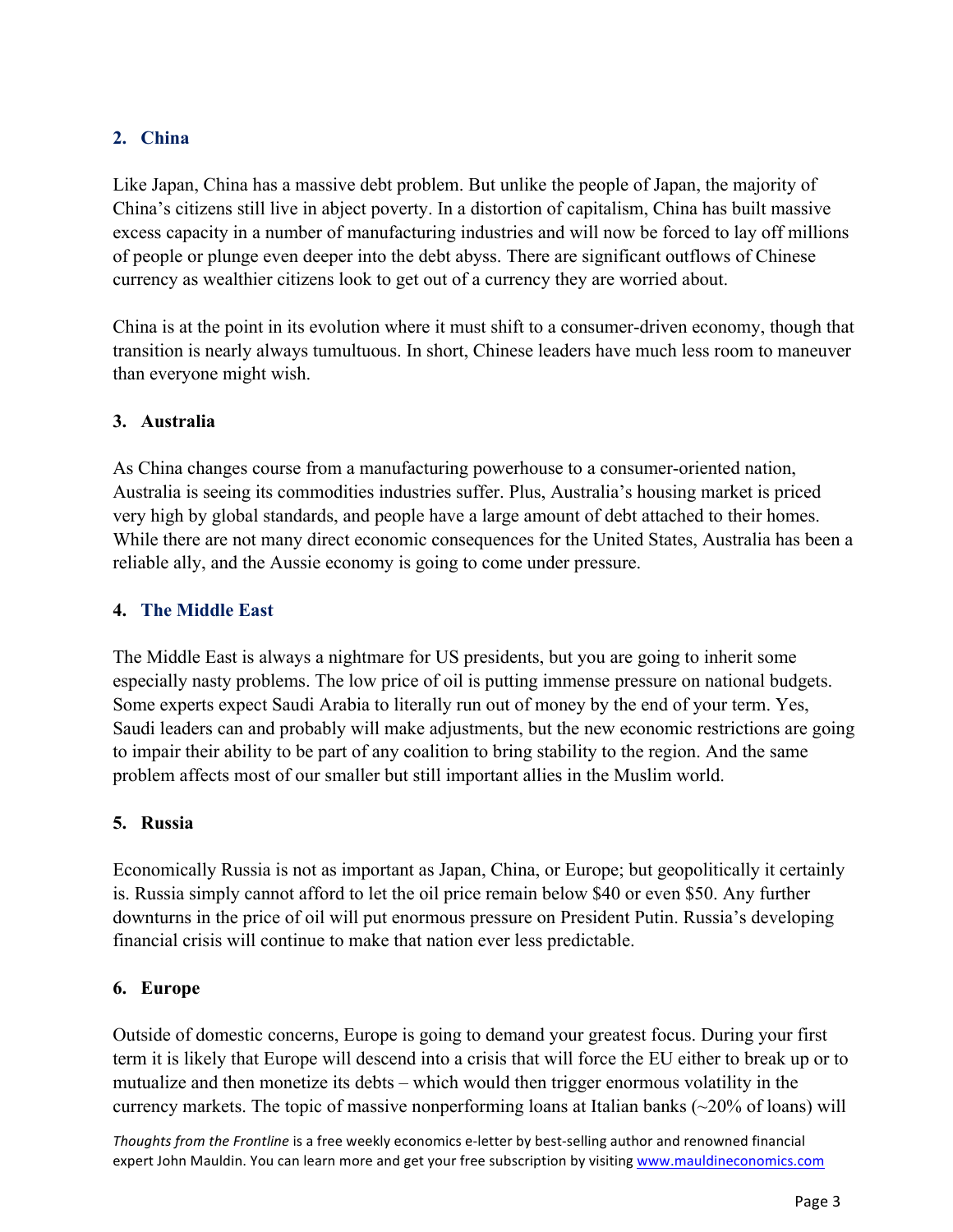move to the forefront at the very beginning of your term if not before. This will be a debt crisis much worse than we saw in Greece. Many small and medium-sized German banks also have severe problems. And let's not forget France and Spain, which are teetering economically and politically. Europe's economic problems are only going to make the fallout from its immigration crisis worse and severely limit the ability of our allies to join us in a coalition to resolve crises elsewhere in the world. Be thankful Great Britain is not in as dire a shape as Europe is; you may well need the Brits on your side.

#### **7. The Americas**

It is distinctly possible that Canada could roll over into recession during your first term, and lowpriced oil is certainly not helping Mexico, either. The peso is down 50% since the middle of 2013. Brazil is a mess. Its currency is also down 50% in less than four years, and there is no reason it couldn't fall further. Brazil is likely heading into its deepest recession in over 100 years, which will drag down its neighbors.

#### **8. The United States**

The US economy is growing by less than 2% annually, and there are reasons to think the economy is slowing further, into the 1% range. We have already waded through the third-longest recovery period in history without a recession; and if by chance you manage to avoid a recession during your first term, the current recovery will become the longest recession-free period in American history. Given the worries I have already mentioned concerning the rest of the world and its impact on us, it is likely that you will have to deal with a recession. As part of your transition process you might want to think about what a stimulus package would look like during a recession. Monetary policy is clearly not going to be enough this time, but you can count on this Fed to give you even more monetary stimulus.

A recession will mean that the US fiscal deficit blows out, and deficit hawks are going to be very wary of fiscal stimulus after the last attempt in 2009–10, which produced very little in the way of measurable results. You will have anti-recession options, but they are limited.

By the end of your first term, it is very possible that tax revenues will cover only entitlement spending, the defense budget, and net interest, meaning that any other parts of the budget will have to be borrowed. To avoid that crisis, you will have to implement significant entitlement reforms or a major tax increase. Either option will be painful, needless to say; and unfortunately, the politicians who governed before you generally put off the serious issues that are going to come to the fore on your watch. The possibility of growing our way out of the budgetary problem, which is the usual political answer, is not going to be realistic without significant tax, entitlement, and regulatory reforms, all of which are controversial. Oh, and income inequality and the pressure on jobs will likely worsen without a serious change in course.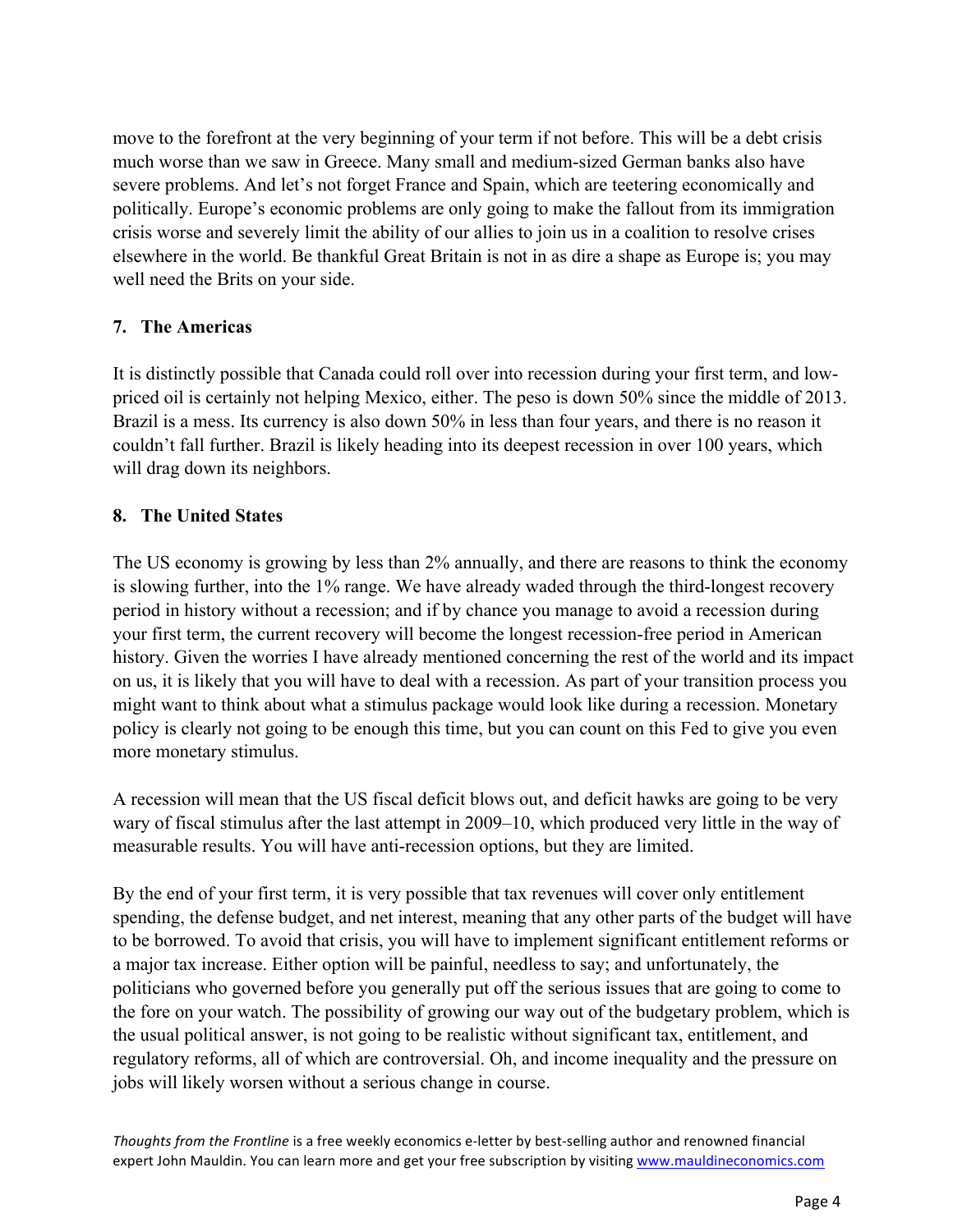And you want this job why?

#### **Japan: A Bug in Search of a Windshield**

The problem with Japan is that for 25 years they didn't manage to deal with their fundamental problems. They tried to use fiscal deficits and spending to lift them out of their economic malaise without also implementing much-needed reforms. Essentially, the Japanese are savers, and they took their savings and put them into government bonds through various retirement programs and other means (insurance, corporations, etc.) And thereby financed a debt that is now upwards of 250% of GDP. They are running anywhere from 7% to 8% of GDP as a deficit, and they are monetizing an equal amount by buying bonds on the open market.

Essentially, the Bank of Japan *is* the bond market in Japan. Very few bonds are traded except to the Bank of Japan. Without the Bank of Japan's presence, Japan's interest rates would skyrocket, and their interest expense would overwhelm their already deficit-ridden budget. Further, without the massive amount of QE the BoJ is doing – which is proportionately larger than anything the Fed or ECB is doing – the Japanese would face a deflationary recession or worse.

In short – as I was already writing six years ago – Japan is now left with only unhappy choices. No politician can willingly stand by and watch the country plunge into a deflationary depression. We need to understand that the BoJ is doing exactly what the Federal Reserve did during our recent financial crisis, except that Japan's crisis has extended way beyond whatever time frame they had originally envisioned. It now appears that Japan will be practicing QE for a very long time, at least until the Japanese government balances its budget – which it is now projected to do somewhere out beyond 2020 – and the Bank of Japan has brought enough of the outstanding quantity of JGBs (Japanese government bonds) under the protective wing of their balance sheet so that the market can go back to functioning normally.

I repeat, this Japanese policy has been recommended by the very same economists that you're going to turn to for recommendations on US policy. The overwhelming majority of mainstream economists (think MIT, Princeton, Harvard, Yale, and Berkeley) are Keynesians or neo-Keynesians and believe in the gospel of QE and liberally applied stimulus, and stimulus is the policy recommendation they are going to deliver from on high when we hit our next recession.

This Japanese policy is going to continue to put pressure on the yen. The yen has already dropped from the mid-70s to between 115 and 123 vs. the dollar in recent months – a 50% drop. While it won't happen overnight, I think it is very possible that the yen could hit 150 during your first term. A falling yen is going to put enormous pressure on US companies that compete with Japan. It is also going to put enormous pressure on China, Korea, Germany, and all other exporting countries. It is unrealistic to think that they will not respond to protect their market shares.

Japan is at the epicenter of the developing currency wars because the Japanese can't get off the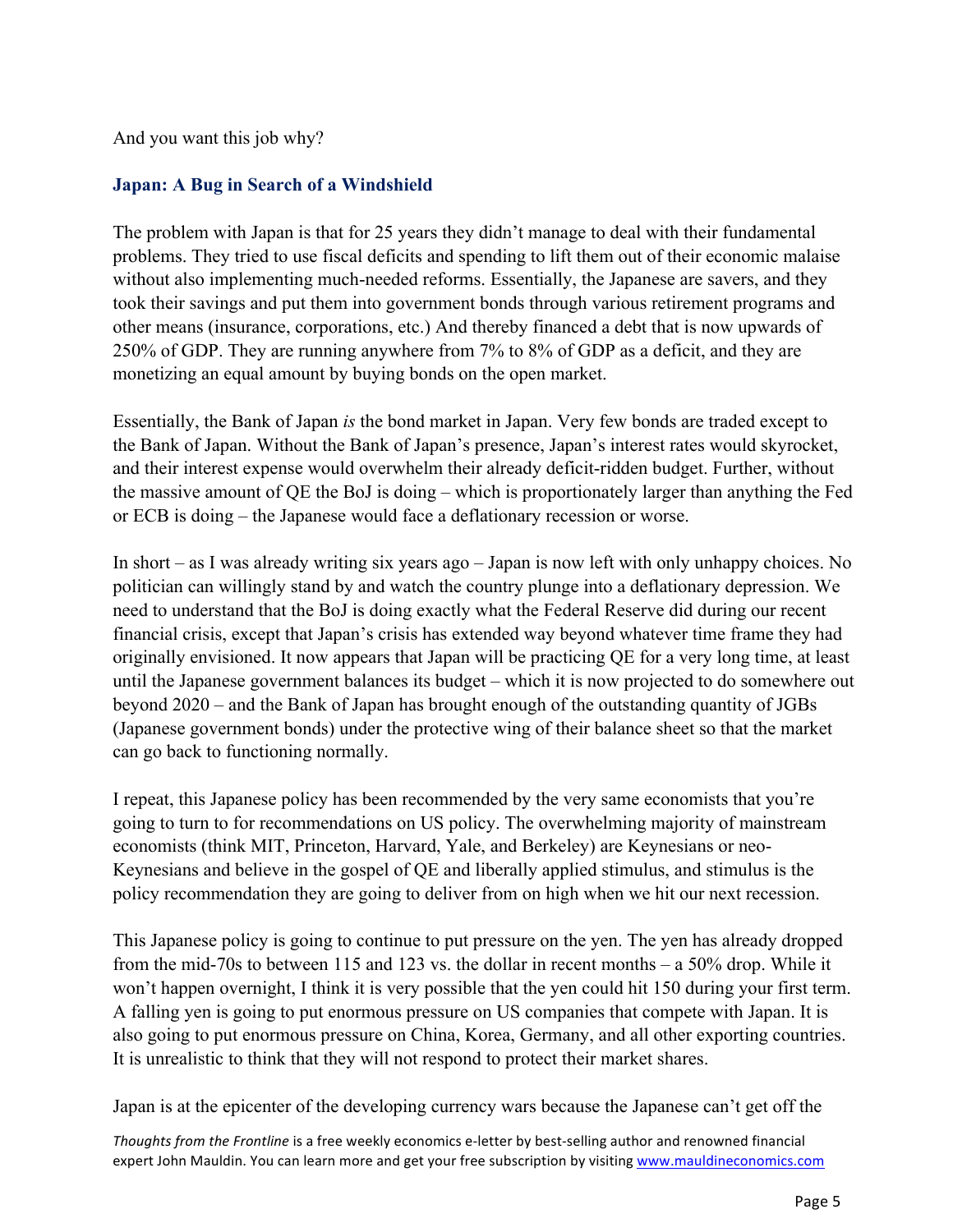tiger they're riding. Oh, from time to time, when traders are too aggressively short the yen, the BoJ will enter into the currency markets and perform an operation to remind people that aggression can be costly. One way and another, the ultimate result is going to be a much lower yen, but the hope is that the fall won't be too precipitous.

My friend David Zervos observed in his recent client letter that central bankers are very aware of the consequences of their actions, and while they all feel that stimulus and easing are important, they don't really want to get involved in currency wars. Thus, a short-term rapprochement may have been quietly agreed to at the recent G20 meeting in Shanghai. Quoting David:

What Mario did yesterday was to engineer a credit easing without a currency devaluation. And my suspicion is that this was all part of a gentlemen's agreement back at the G20 meeting. Here was what I think happened in Shanghai. The BoJ and ECB proclaimed that they were both going to ease aggressively in March. The PBOC then said, well if you drive the EUR to parity and JPY to 130 with deeper negative rates, we will break the USD peg. And that's when everyone said, ooohhh not so fast. It was surely well understood by all participants that the August and January CNY moves had destroyed all the hard reflationary work the ECB and BoJ had done since Q4 2014. And a full break in the CNY peg would bring a further nasty and unwieldy tightening in global financial conditions (i.e. our 1998 argument). No one wanted that! Also, it was no doubt widely understood by all those involved that the Chinese (with the peg in place) could not take a significant strengthening in the DXY given their domestic debt and growth situation. [More on the significance of that below – JM.]

So the players in this very complex currency war game all sat down and came up with a simple agreement. The ECB and BoJ would focus purely on the DOMESTIC credit-easing channel. They would not use these highly powerful negative rates (and forward guidance) to lower risk-free real rates, and in turn weaken their currencies. Further, the Fed likely gave assurances that it would not rates, and in turn weaken their currencies. Further, the Fed likely gave assurances that it would not remove accommodation too quickly via rate rises. That would also keep the DXY in check and give the Chinese time to use fiscal policy and structural reforms to manage the unwind of their debt bubble. All that said, I can imagine the Fed is thinking long and hard about ways to focus less on rate rises and more on a domestic credit tightening if conditions warrant further accommodation removal. The exchange-rate externalities which arise from using rates may simply be too problematic given the delicate bilateral "détente" structure between the PBOC and FOMC. That is certainly some food for further thought.

This win-win approach may in fact work for a period of time, but when there is a true debt crisis in Europe, or if China has a serious hiccup, then it will be every central bank (and country) for itself. I wrote four years ago that the latter half of this decade would bring the most serious currency war we have seen in our lifetime. I really am afraid that I'm going to be right, and it will be on your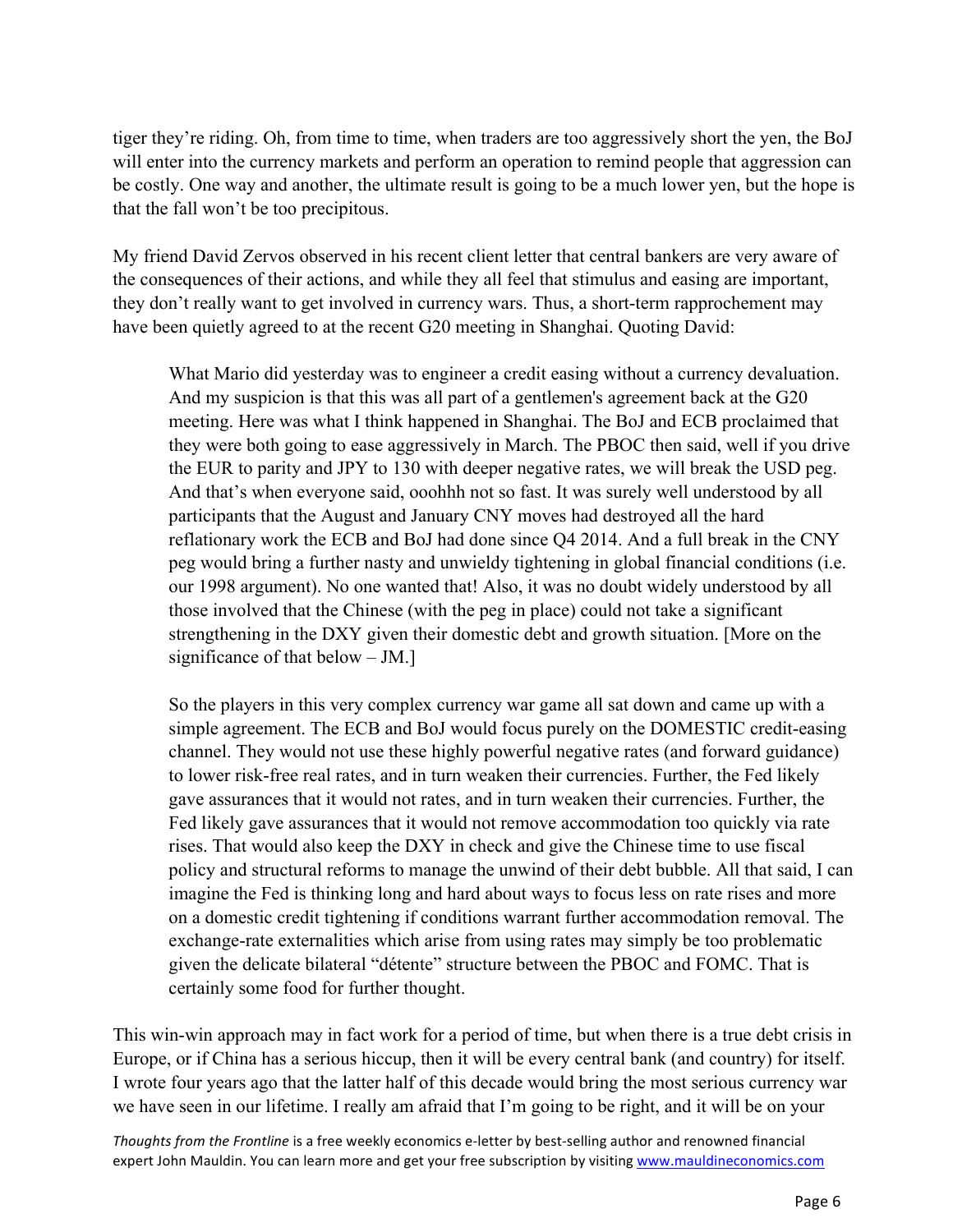watch, Mr. or Ms. Would-Be President – and please bear in mind that currency and trade wars of the kind that we had during the early '30s turned a recession into the Great Depression. It's going to take a lot of work to keep this worst case from happening on your watch.

#### **China: Beneath the Beautiful Façade**

Since the 180-degree turnaround engineered by Deng Xiaoping in the 1980s, China has amazed the world. China has built phenomenal cities and made other amazing infrastructure improvements – railroads, airports, highways, dams, and utilities – and has moved 250 million people from medieval poverty into urban life. That is the largest mass migration in the history of the world by an order of magnitude. China has grown into an export powerhouse and has accumulated trillions of dollars in reserves.

A number of presidential candidates have rightly pointed out that China has not exactly leveled the playing field for American companies, and some have complained about currency manipulation. And now China wants to expand into more areas of business and grow even further. Bloomberg tells us:

China is getting into the venture capital business in a big way. A really, really big way. The country's government-backed venture funds raised about 1.5 trillion yuan (\$231 billion) in 2015, **tripling** the amount under management in a single year to 2.2 trillion yuan (\$340 billion), according to data compiled by the consultancy Zero2IPO Group. That's the biggest pot of money for startups in the world and almost five times the sum raised by other venture firms last year globally, according to London-based consultancy Preqin Ltd.

The Chinese leadership is targeting anything and everything in an effort to keep their domestic growth alive. But will they be any more successful than they have been with their governmentfunded solar and wind power sectors? They are more likely to produce a few winners and a lot of losers, just like any other venture capital effort in the world. Throwing a lot of money at startups is not necessarily the best way to create viable new businesses. You actually have to have management and processes. Sadly, successful entrepreneurs are not a dime a dozen. You need an environment that fosters them.

Let's turn to the steel industry. China has built twice the capacity that it needed even in the period of full-on construction growth. That period is subsiding, yet China still has the capacity to produce more steel than the rest of the world combined. To say that this is excess capacity is a severe understatement. Premier Li has talked about the need to eliminate two million jobs in industries with excess capacity (it's not just steel; there are a lot of similar situations). The Chinese have already eliminated millions of jobs while trying to move people around and keep the growth engines turning over.

How have they managed to keep growing? The growth is debt-fueled. The balance sheet of the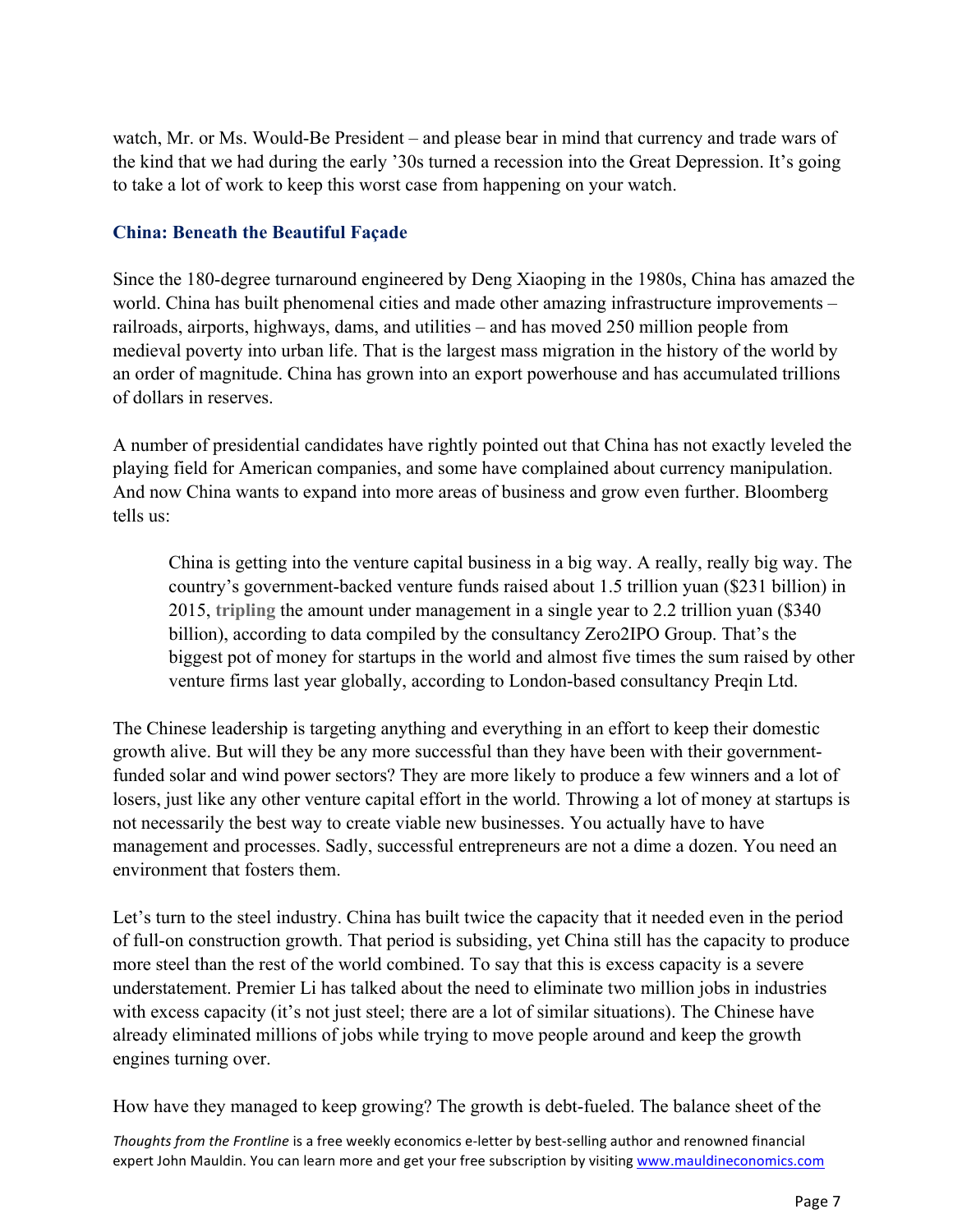Chinese central bank has risen a hundredfold in 20 years. Twenty years ago China had \$500 billion of public and private credit. Today it has \$30 trillion. There are estimates that China is adding debt at the rate of \$6 trillion a year. New loans to businesses were up 73% in January over the prior year. Some estimate that more than 60% of new debt issuance in recent years has been used to pay interest. In less-polite economic circles, that is called Ponzi finance. There are huge state-owned enterprises (SOEs) that have massive excess capacity and debt they can't pay. We're talking debt far more massive than China's reserves.

Chinese leaders recognize they must try to shift their economy from exports and construction to an emphasis on consumer spending. They want to wean their big SOEs away from debt, which means they have to shrink them, but where will the new jobs come from to maintain consumer spending? They have made some headway, but they are a long way from achieving anything close to a balance. In other countries, this transition has always been somewhat wrenching. Thus, the Chinese are throwing massive amounts of money at venture capital and startups, trying to jumpstart a new source of growth. I am sure all of you have friends in Silicon Valley or Austin or other high-tech regions. Ask them how fast you can go from an entrepreneurial idea to a real business that adds a lot of jobs? Without displacing other jobs? It's not a short-term process.

Further, even though we see all the big buildings (and sometimes empty cities), China is a long way from bringing the majority of its citizens anything close to a middle-class living. Look at the chart below from [Statista.](http://www.statista.com/) The income is shown in Chinese yuan, not dollars. (The yuan is roughly 6.5 to the dollar.)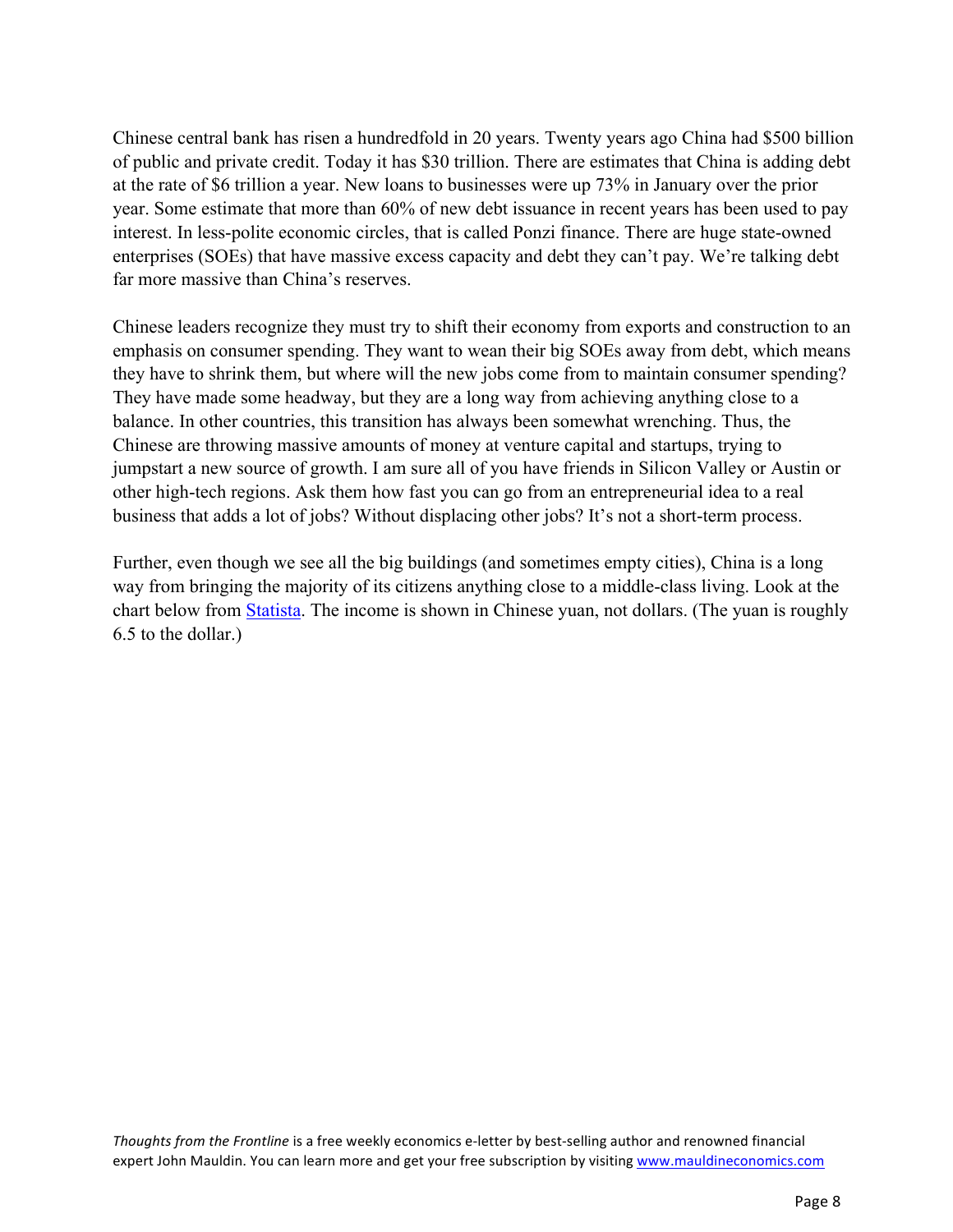# Disposable per capita income in China in 2014, by income group (in yuan)

This statistic shows the disposable per capita income in China in 2014, by income group. A member of a household with the lowest income in China was able to spend approximately 4,747 yuan for private consumption in 2014.



We see that the bottom 20% of the country, more than 250 million people, is living on disposable income of about two to three dollars a day. The next 20% have roughly twice that. The simple fact is that the majority of the country is still living in fairly abject poverty, with a subsistence lifestyle. Wikipedia documents research that shows upwards of 100,000 protests a year occur in China. There is a great deal of frustration in the country, but the Chinese government is doing as much as it can as fast as it can. This does however create limits on how the Chinese can respond to outside pressures.

For any country in the world, including China, internal pressures and politics will outweigh external pressures.

China has clearly used debt and foreign investments to fuel its growth. It has clearly protected its own industries. And it is coming to the end of its ability to use these means to reliably fuel growth. The new reality constrains China's policy choices and actions.

And then there is the trade deficit between the US and China. Calculating that deficit is not as straightforward as looking at the bottom-line numbers. For instance, take the Apple iPhone. Its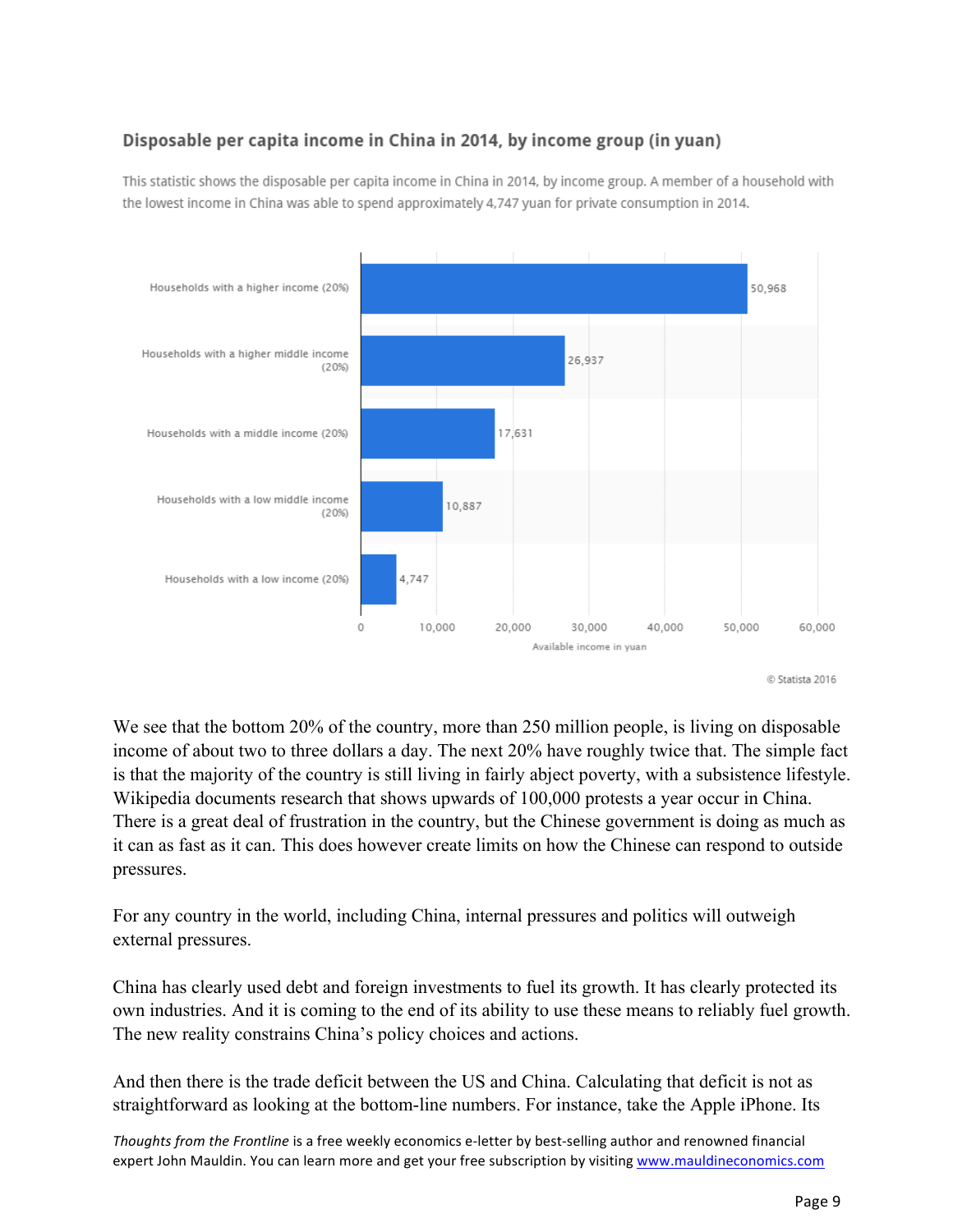final shipping cost contributes 100% to the Chinese trade deficit, but the iPhone is not made in China; it is *assembled* in China. Big difference. Component parts come from literally all over the world in a massive global supply chain. Chinese labor is only a little under \$7 of the almost \$200 cost. As of a few years ago the countries that were the biggest suppliers of materials for the iPhone were Japan and Germany [\(source\)](http://www.voxeu.org/article/how-iphone-widens-us-trade-deficit-china). Some estimates have the iPhone costing \$1500-\$2000 if it were made entirely in the United States. Much of that total is due to the very high corporate taxes that Apple would be forced to  $pay - a cost that would get passed directly to the consumer.$ 

While the iPhone is an extreme example, there are a number of other products that have similar cost structures. Of course, there are many less-complex products that are made wholly in China. Imposing tariffs on Chinese goods would simply add to the cost consumers pay. Candidate Trump's [proposed 25% tariff](http://www.msnbc.com/msnbc/donald-trump-wants-tax-the-world-even-legal) on all Chinese goods would result in Walmart shoppers paying that tariff. Unilateral tariffs on products that China is dumping or subsidizing are an entirely different story. We levy such tariffs against a number of countries, especially when we have the ability to manufacture the same products in the US.

Finding a fair, workable balance without creating a trade war is the tricky part. Of course, Chinese theft of intellectual property and engagement in cyber warfare are also factors in the equation. Not easy issues for any president to tackle.

And then there is the matter of currency manipulation by China. China does control its currency, so I guess you can say that's manipulation, but it is not manipulation in the way some candidates are presenting it. First, let's look at a graph of the US dollar in a trade-weighted index. Notice that the dollar was markedly weaker from the beginning of the first round of the Fed's QE until QE began to be phased out. I can tell you that the rest of the world certainly felt that the United States was manipulating its currency, even though technically all we were doing was trying to stimulate the economy.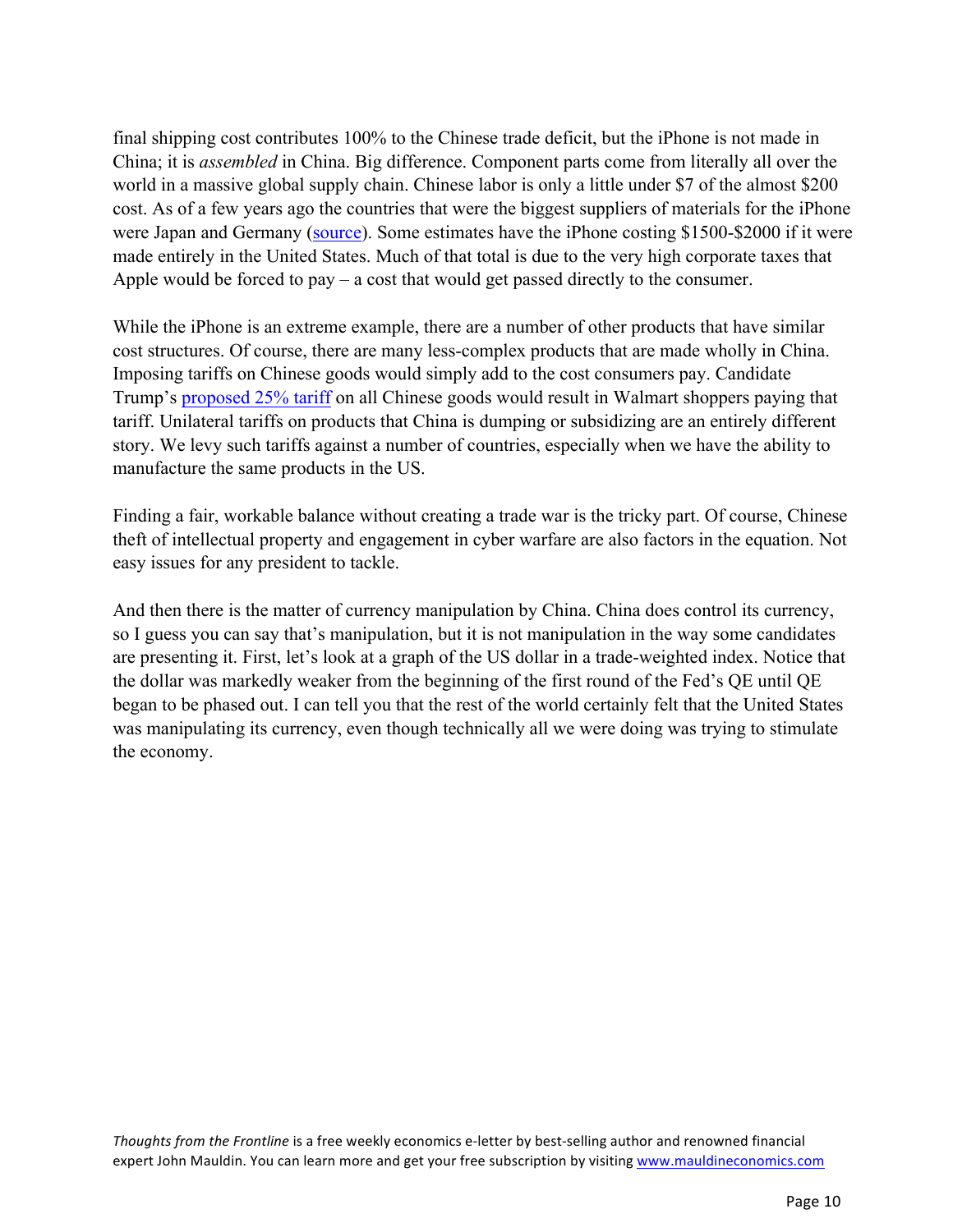

Now let's go to a graph of the Chinese yuan over the same 10-year period. Note that the Chinese currency went down against the dollar roughly when we began QE and was allowed to drift further downward until the middle of 2013. Comparing the charts, notice that the dollar began to get stronger a little bit before this period and then began a significant rise. Ninety percent of global currencies (ballpark guess) fell against the dollar during that period. If the Chinese were guilty of manipulation from the middle of 2013 on, they did it by manipulating their currency up, not down.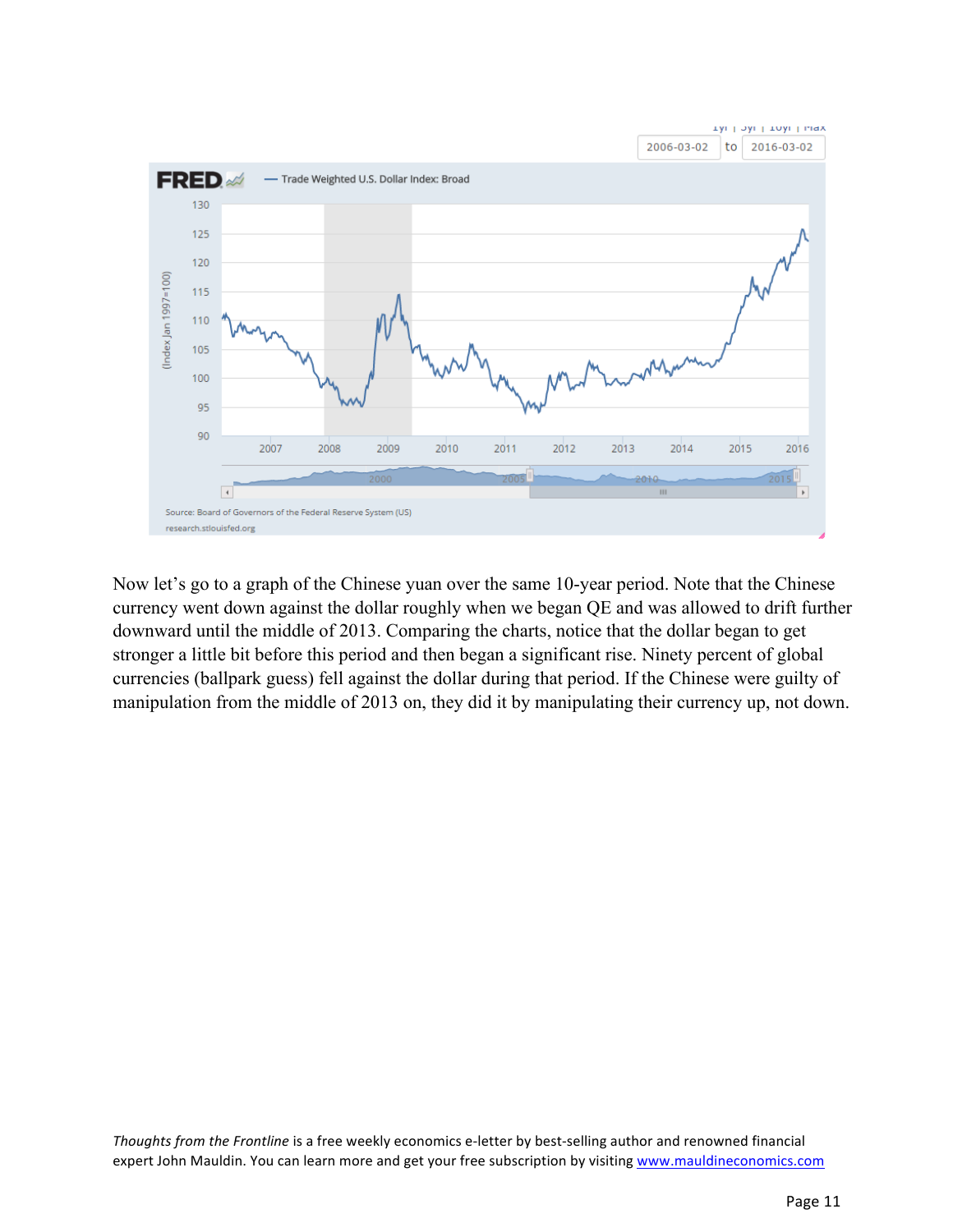# CNY per 1 USD

17 Mar 2006 00:00 UTC - 13 Mar 2016 21:07 UTC USD/CNY close:6.48801 low:6.04370 high:8.03190



China now has a currency conundrum. Many of the countries against which China competes for exports have currencies that have fallen significantly against the Chinese yuan. As I noted above in the discussion of Japan, it seems that the G-20 countries have declared a truce in the currency wars. But China cannot allow the euro or the Japanese yen to fall much further against the yuan (and the dollar) without responding. The reason I used the US trade-weighted dollar graph above is that it's a basket of currencies weighted with respect to those countries we actually trade with. This means it is weighted to Canada and Mexico along with China and Europe. Note that the currencies of some of our trading partners have dropped 50% relative to the dollar!

The Chinese yuan has shown significantly less volatility than the US dollar has in the past 10 years, due to China's artificially maintaining the strength of the yuan. The problem that the next American president faces is that it is going to be increasingly difficult for the Chinese to maintain that valuation. China is bleeding currency as its wealthier citizens do everything they can to legally move out as much currency as they can.

Now, China's export industries are suffering from a lack of growth. They are totally reliant upon debt-fueled credit for what growth and debt service they do have.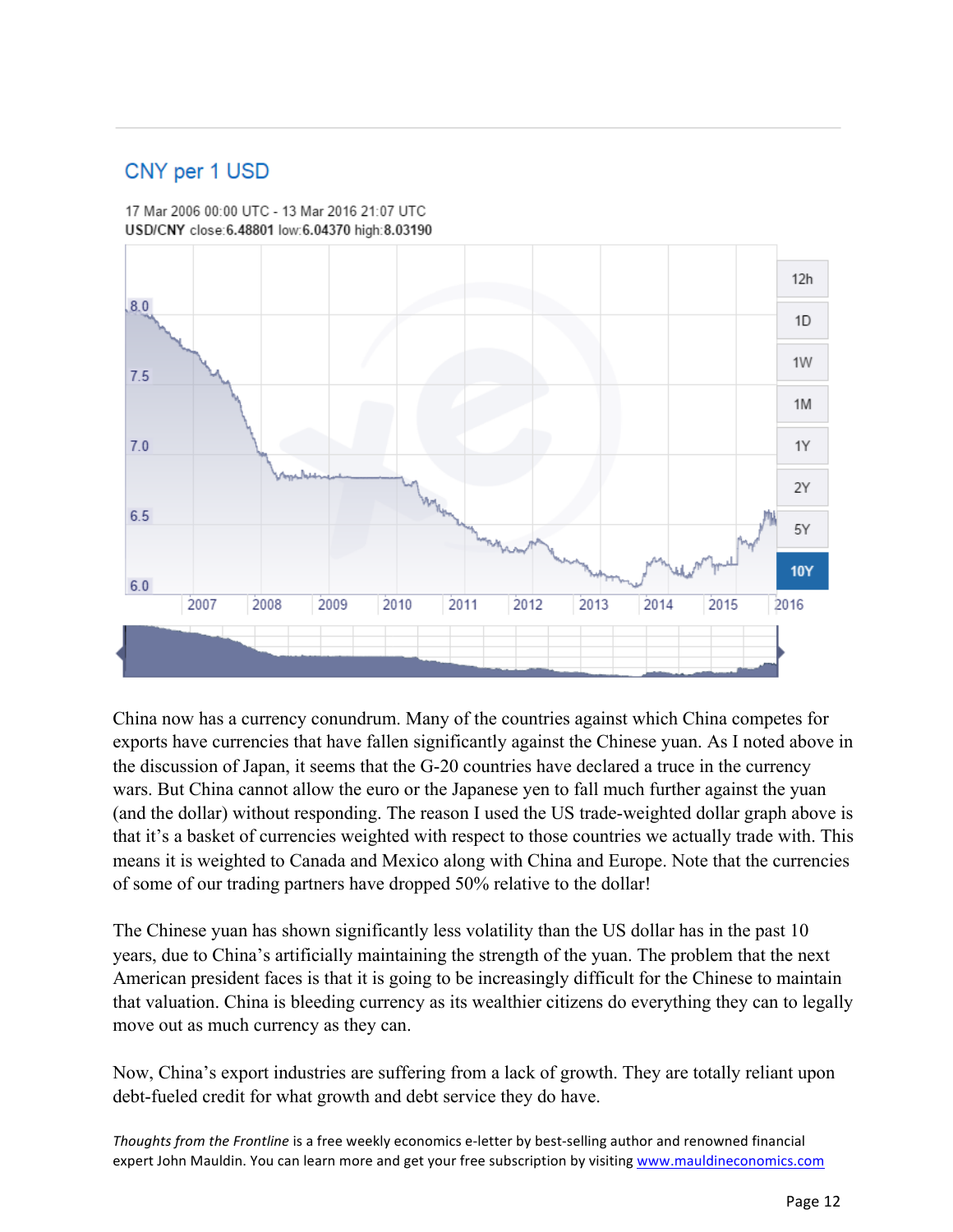For many of us, the fact that the Chinese have held it together for this long is rather amazing.

Again, the simple fact is that if China were to fall into recession it would be a major blow to global growth and trade and could even lead to another global recession on the order of 2008, especially if the downturn were accompanied by recession in Europe. Which, as we will see next week, is entirely possible.

The Chinese leadership is constrained by the economic distortions mentioned above. They want to maintain stability and growth, and doing that means they will be limited in their responses to outside pressures. Any negotiation with them, given their constraints, is going to be tough.

We have covered just two major countries, and the letter is already overly long, so I will (hopefully) finish it next week.

#### **Newport Beach, New York, and an SIC Conference Update**

I'll be heading out at the end of month to Rob Arnott's fabulous advisory council meetings, this time at Pelican Hill in Newport Beach. Those of you who know Rob and Research Affiliates know that his conference is a tad more academic than most, but he combines the intellectual heavy lifting with a fabulous food and party experience. It's kind of like Adult Nerd Heaven. Then the following week I'll be in New York, speaking and attending a conference.

For those who want to attend my annual Strategic Investment Conference this May 24–27 in Dallas, I hope you have registered. The conference is sold out, and we are creating a waiting list. We are trying to figure out how to accommodate more people but will not do so if we cannot make sure that the total experience for those already registered will be up to the standards we always strive for.

That said, if you want to attend, I suggest you go to the Strategic Investment Conference **[website](http://www.mauldineconomics.com/go/usjew-2/MEC/?utm_medium=subscribers&utm_source=frt&utm_campaign=SIC&utm_content=email)** and register to have your name put on the waiting list. I can almost guarantee that if we do find a way to accommodate a few more folks, those seats will almost immediately disappear, too. Those who wanted to wait to the last month to register are going to be disappointed. I won't even tease you with the fabulous new speakers that we are seemingly adding every week. It just keeps getting better and better. And since I can't take everybody to Austin for the amazing local music scene, we are working on bringing Austin music to Dallas. It's going to be fun! Just a little Texas ambience for y'all.

Most of the family enjoyed a quiet sushi dinner last night to celebrate Tiffani's 39<sup>th</sup> birthday. Somehow, having a 39-year-old daughter makes me feel older than my actual age. And somehow, looking around the table last night, everybody else looked like they hadn't changed that much in the last 10 years, except for Trey, who is just 21. I look in the mirror and don't think I've changed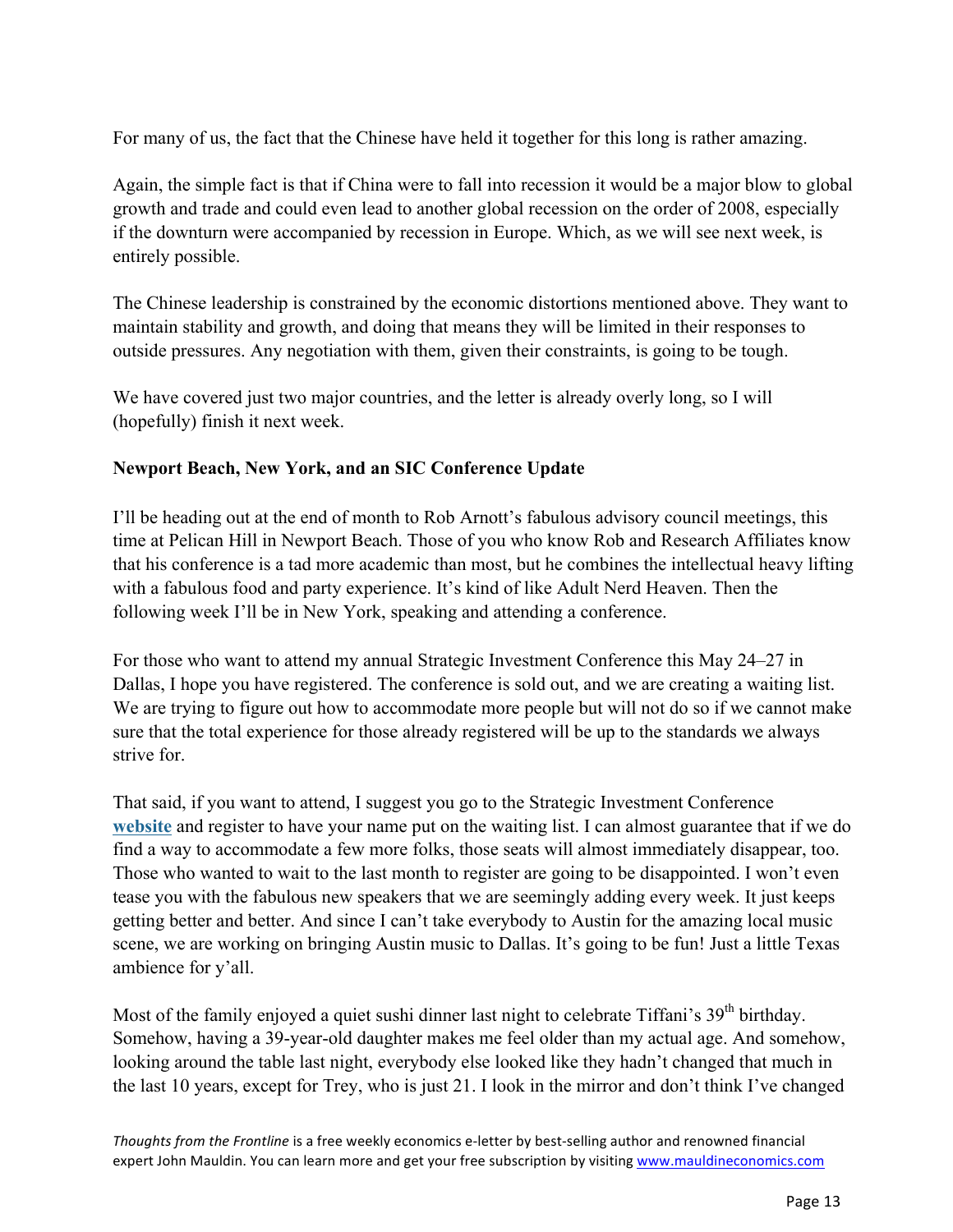all that much, either – until of course I look at pictures from 20 and 30 years ago and cringe. But somehow, turning 67 later this year doesn't seem quite as bad as I think it would have seemed to me 20 or 30 years ago.

We savored our sushi at a wonderful little restaurant called Deep Sushi, which is in an area of town called Deep Ellum. The center of the area is Elm Street, and when the freeways were put in decades ago, the area went downhill and then developed a kind of trendy, counterculture scene … before morphing again to become rather dicey and dangerous. The local merchants hired their own security, and now Deep Ellum is back, bigger and better than ever. Just as in many other cities, there is a growing urban revitalization movement in Dallas (which I am part of because I live in Uptown). Deep Ellum is all of six minutes away from me, with its scores of great eclectic restaurants. It is still very counterculture, and so the majority of people on the street and in the restaurants and bars were young, with plenty of tattoos and long hair and beards. We parked a few blocks away from the restaurant and walked, and my so-called mind kind of flashed back to when I was this young. We thought we were just as cool and every bit as edgy.

In some ways, Dallas is developing neighborhoods much in the same fashion as New York. Downtown Dallas was a ghost town 10 years ago. Now people are buying those ancient skyscrapers and turning them into condos and apartments. Downtown is kind of developing a hiphop vibe. The street scene is vibrant, with lots of restaurants and stores. Developers are building apartments everywhere around the city center. In the Uptown area where I live, north of downtown Dallas, we are seeing multiple high-rises being built, not to mention massive apartment complexes and retail stores. The food scene is decidedly more upscale here. Then there's Upper Greenville and Lower Greenville, each with its own distinctive style. All those century-old homes are now being rebuilt. Lakewood, too, has come back. And of course the Park Cities. There are whole neighborhoods within a few blocks of me that are largely Hispanic. A driver and a four iron can get you from here to the gayborhood. And the West Village area where I lived a few years ago has a very young, yuppie feel to it.

I kind of like the way Dallas is developing. I've always envied New York for its neighborhood environment and being able to walk to food and entertainment. That's been happening now in Dallas for a decade or two. And don't look now, but Dallas has become a foodie town. The competition is fierce, but that just means I can find a good meal at a good table. It's time to hit the send button, as I have a lot of material to review for the new book. My research groups are beginning to get me their first documents, and I'm still trying to get my own chapters finalized. I knew this would be a massive project, and it is! But at the same time it's a great deal of fun and intellectually stimulating, so I'm glad I decided to do it. You have a great week.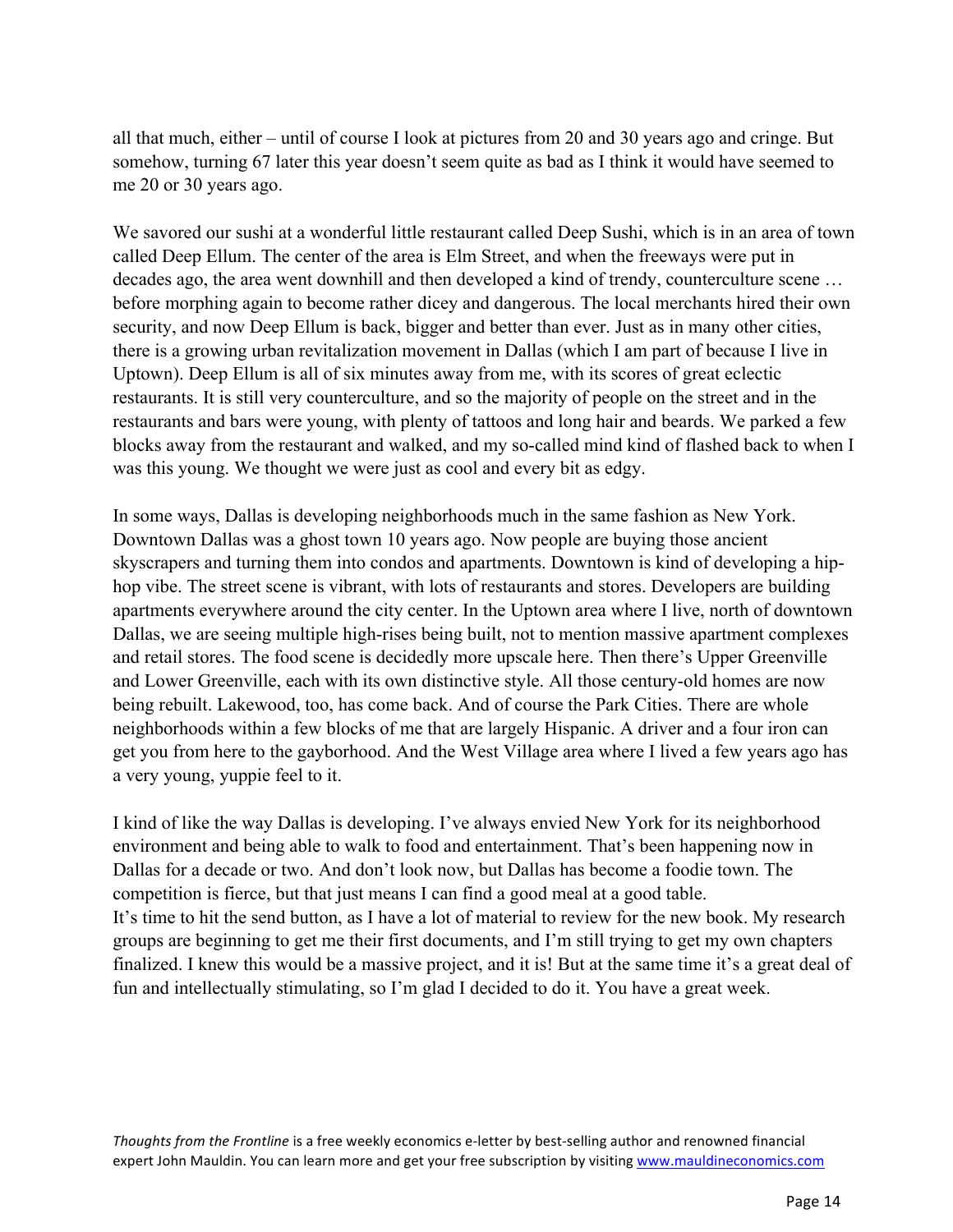Your wondering how the elections will turn out analyst,

Fif Maddi

John Mauldin

# **Share Your Thoughts on This Article**

**Post a Comment** 

Send to a Friend | Print Article | View as PDF | Permissions/Reprints | Previous Article

*Thoughts From the Frontline* is a free weekly economic e-letter by best-selling author and renowned financial expert, John Mauldin. You can learn more and get your free subscription by visiting http://www.mauldineconomics.com.

Please write to subscribers@mauldineconomics.com to inform us of any reproductions, including when and where copy will be reproduced. You must keep the letter intact, from introduction to disclaimers. If you would like to quote brief portions only, please reference http://www.mauldineconomics.com.

To subscribe to John Mauldin's e-letter, please click here: http://www.mauldineconomics.com/subscribe/

To change your email address, please click here: http://www.mauldineconomics.com/change-address

If you would ALSO like changes applied to the Mauldin Circle e-letter, please include your old and new email address along with a note requesting the change for both e-letters and send your request to compliance@2000wave.com.

To unsubscribe, please refer to the bottom of the email.

*Thoughts From the Frontline* and JohnMauldin.com is not an offering for any investment. It represents only the opinions of John Mauldin and those that he interviews. Any views expressed are provided for information purposes only and should not be construed in any way as an offer, an endorsement, or inducement to invest and is not in any way a testimony of, or associated with, Mauldin's other firms. John Mauldin is the Chairman of Mauldin Economics, LLC. He also is the President of Millennium Wave Advisors, LLC (MWA) which is an investment advisory firm registered with multiple states, President and registered representative of Millennium Wave Securities, LLC, (MWS) member FINRA, SIPC. MWS is also a Commodity Pool Operator (CPO) and a Commodity Trading Advisor (CTA) registered with the CFTC, as well as an Introducing Broker (IB) and NFA Member. Millennium Wave Investments is a dba of MWA LLC and MWS LLC. This message may contain information that is confidential or privileged and is intended only for the individual or entity named above and does not constitute an offer for or advice about any alternative investment product. Such advice can only be made when accompanied by a prospectus or similar offering document. Past performance is not indicative of future performance. Please make sure to review important disclosures at the end of each article. Mauldin companies may have a marketing relationship with products and services mentioned in this letter for a fee.

Note: Joining the Mauldin Circle is not an offering for any investment. It represents only the opinions of John Mauldin and Millennium Wave Investments. It is intended solely for investors who have registered with Millennium Wave Investments and its partners at www.MauldinCircle.com or directly related websites. The Mauldin Circle may send out material that is provided on a confidential basis, and subscribers to the Mauldin Circle are not to send this letter to anyone other than their professional investment counselors. Investors should discuss any investment with their personal investment counsel. John Mauldin is the President of Millennium Wave Advisors, LLC (MWA), which is an investment advisory firm registered with multiple states. John Mauldin is a registered representative of Millennium Wave Securities, LLC, (MWS), an FINRA registered broker-dealer. MWS is also a Commodity Pool Operator (CPO) and a Commodity Trading Advisor (CTA) registered with the CFTC, as well as an Introducing Broker (IB). Millennium Wave Investments is a dba of MWA LLC and MWS LLC. Millennium Wave Investments cooperates in the consulting